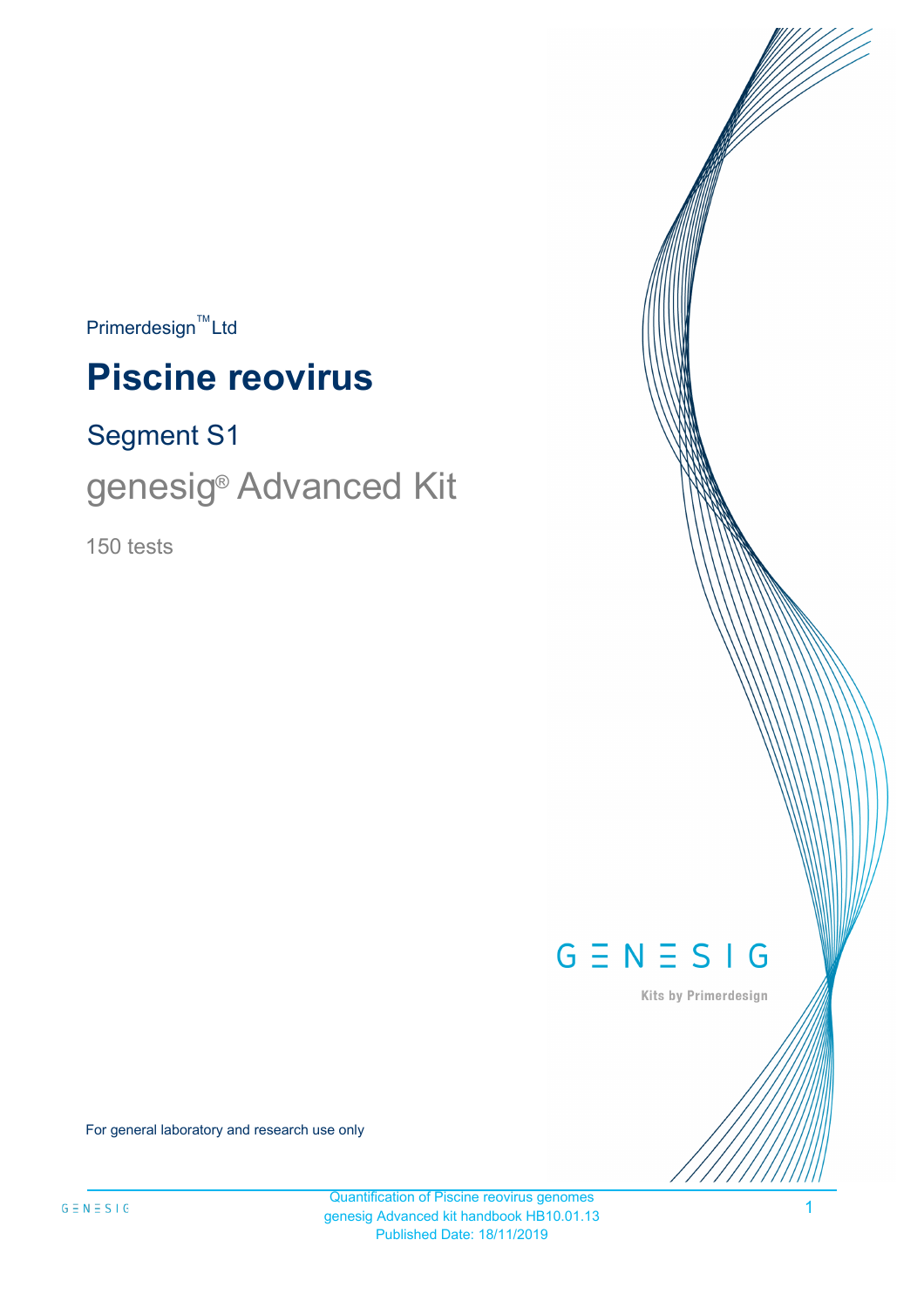### Introduction to Piscine reovirus

Piscine orthoreovirus (PRV) belongs to the Reoviridae family and is the only known fish virus related to the Orthoreovirus genus. The virus is the causative agent of heart and skeletal muscle inflammation (HSMI), an emerging disease in farmed Atlantic salmon. PRV is ubiquitous in farmed Atlantic salmon and high loads of PRV in the heart are consistent findings in HSMI.

PRV has a segmented, double-stranded RNA (dsRNA) genome and belongs to the Reoviridae family. PRV has 10 genomic segments, as do the orthoreoviruses, but the overall amino acid identity between the homologous proteins is very low, particularly for the surface-exposed and non-structural proteins. However, several amino acid motifs central to protein function are conserved for orthoreoviruses and PRV.

Although high loads of PRV in the heart are a consistent finding in HSMI outbreaks, the virus can be detected at low levels in fish throughout the production cycle. PRV has also been detected in farmed Atlantic salmon in Canada and Chile, farmed steelhead trout (Oncorhynchus mykiss), wild chum salmon (O. keta) in Canada and in wild Atlantic salmon and brown trout (Salmo trutta L.) in Norway.

In aquaculture farming, large numbers of animals are kept confined at high densities allowing for the rapid proliferation of the infectious agents.

HSMI was first described in Norway in 1999 . HSMI is mainly observed during the seawater grow-out phase of the fish, with morbidity close to 100% in affected cages, while cumulative mortality varies from negligible to 20%.

Typical gross pathologic changes in affected fish include signs of circulatory disturbance; pale heart, yellow liver, swollen spleen and petechiae in perivascular fat. (blood spots in the fat around the heart)

Diagnosis of HSMI is currently based on typical histopathological findings in heart and red skeletal muscle. Real-Time PCR enables the non-veterinary pathologist to detect the virus and offer a reliable diagnosis without need for extensive post-mortem examinations. By explicitly targeting a conserved Non-structural RNA Protein gene, this genesig® ensures high discrimination towards PRV and other, genetically similar samples.

Real-Time PCR remains the most rapid, economic and reliable way to detect PRV in samples.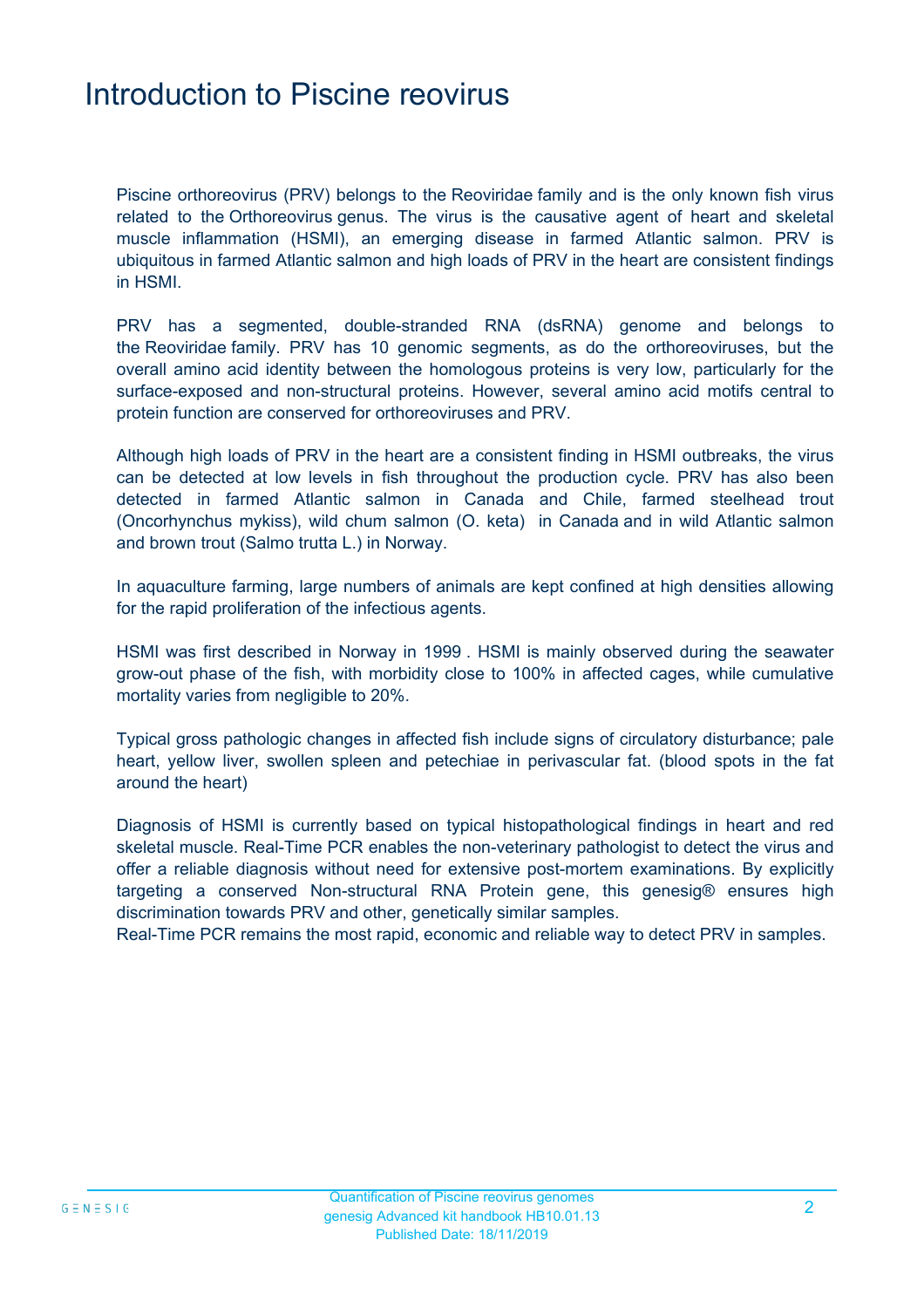# **Specificity**

The Primerdesign genesig Kit for Piscine reovirus (PRV) genomes is designed for the in vitro quantification of PRV genomes. The kit is designed to have a broad detection profile. Specifically, the primers represent 100% homology with over 95% of the NCBI database reference sequences available at the time of design.

The dynamics of genetic variation means that new sequence information may become available after the initial design. Primerdesign periodically reviews the detection profiles of our kits and when required releases new versions.

If you require further information, or have a specific question about the detection profile of this kit then please send an e.mail to enquiry@primerdesign.co.uk and our bioinformatics team will answer your question.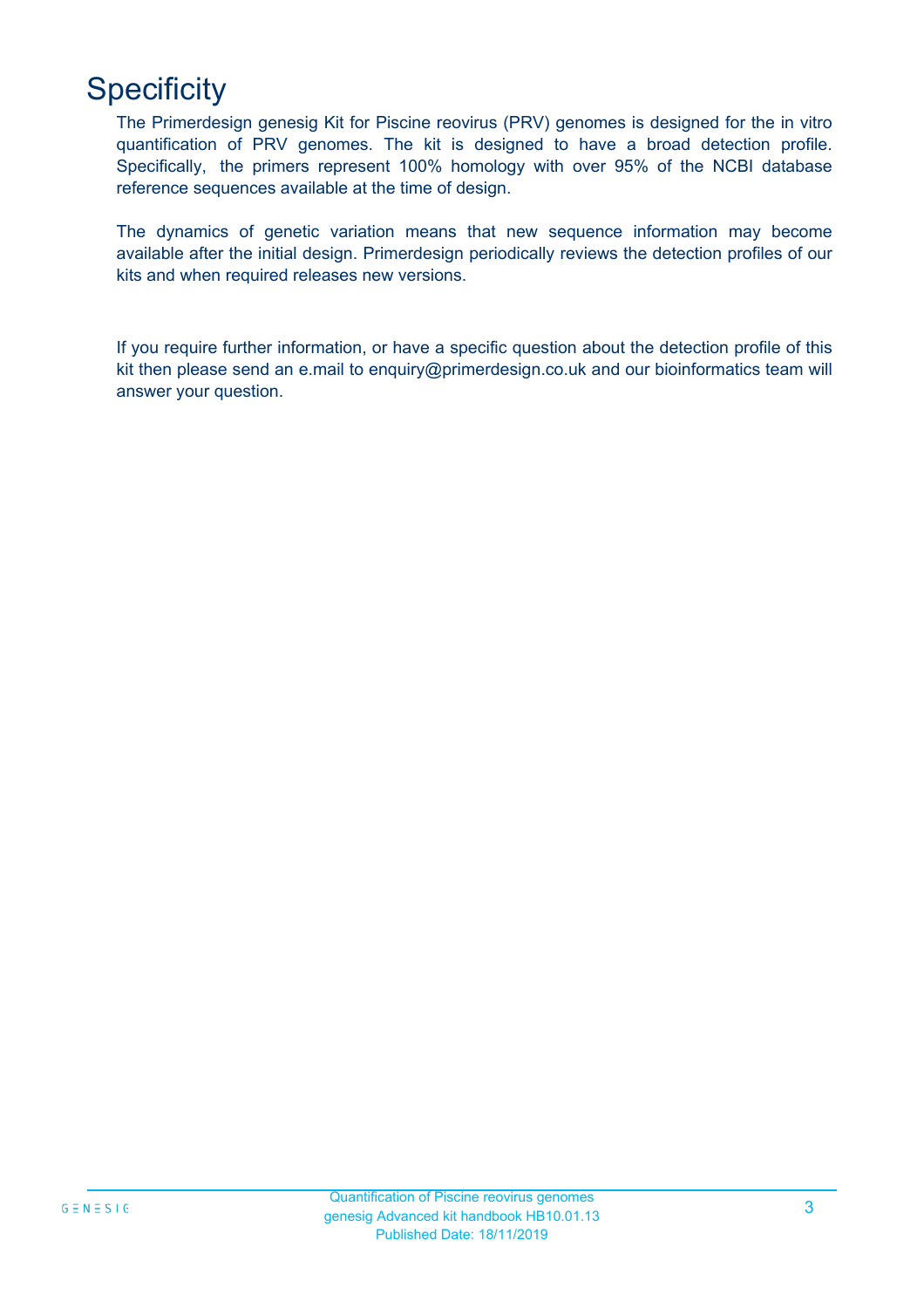### **Kit contents**

- **PRV specific primer/probe mix (150 reactions BROWN) FAM labelled**
- **PRV positive control template (for Standard curve RED)**
- **Internal extraction control primer/probe mix (150 reactions BROWN) VIC labelled as standard**
- **Internal extraction control RNA (150 reactions BLUE)**
- **Endogenous control primer/probe mix (150 reactions BROWN) FAM labelled**
- **RNase/DNase free water (WHITE) for resuspension of primer/probe mixes**
- **Template preparation buffer (YELLOW) for resuspension of internal control template, positive control template and standard curve preparation**

# **Reagents and equipment to be supplied by the user**

#### **Real-time PCR Instrument**

#### **Extraction kit**

This kit is recommended for use with genesig Easy DNA/RNA Extraction kit. However, it is designed to work well with all processes that yield high quality RNA and DNA with minimal PCR inhibitors.

### **oasigTM lyophilised OneStep or Precision**®**PLUS OneStep 2X RT-qPCR Master Mix**

Contains complete OneStep RT-qPCR master mix

**Pipettors and Tips**

**Vortex and centrifuge**

#### **Thin walled 1.5 ml PCR reaction tubes**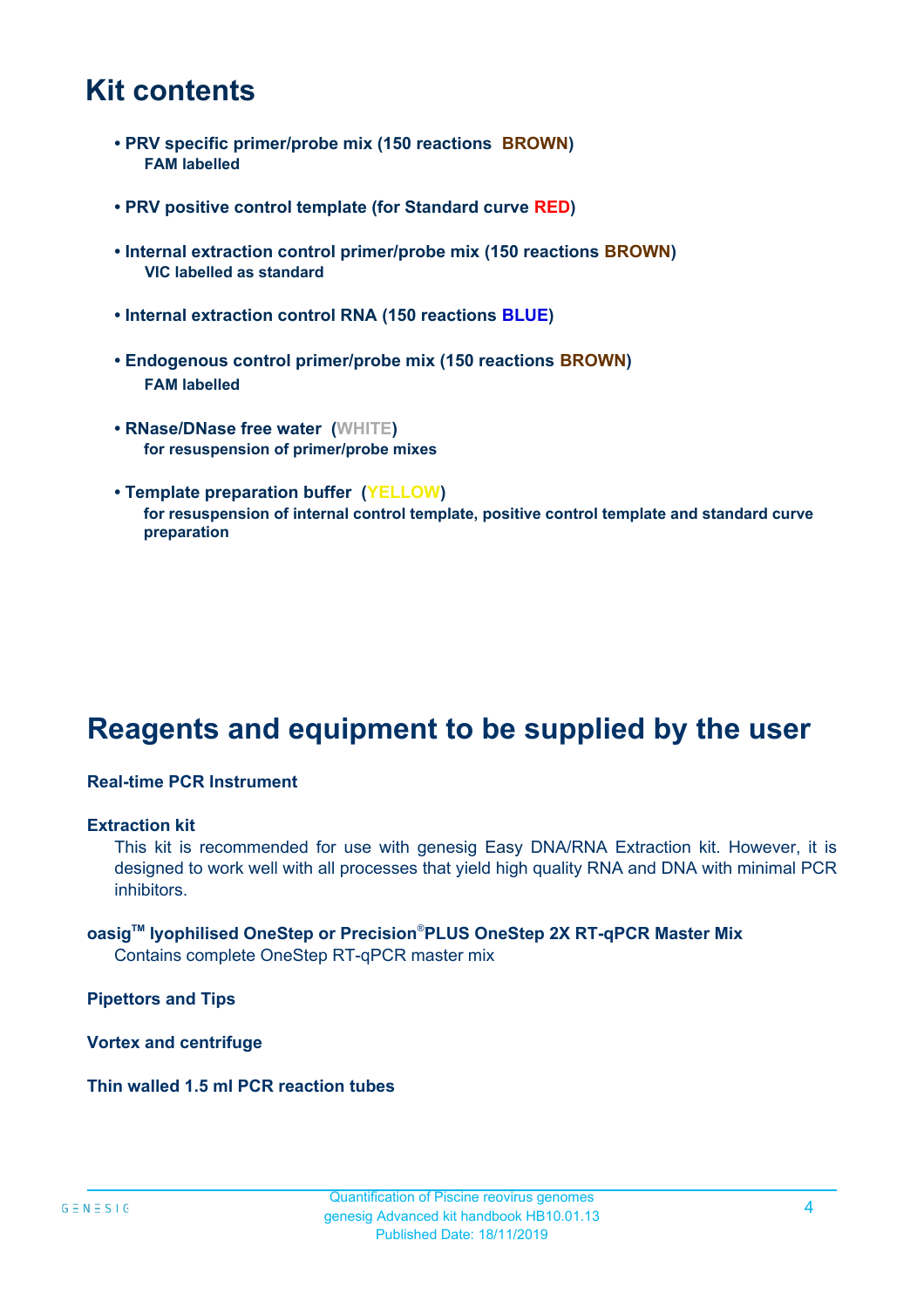### Kit storage and stability

This kit is stable at room temperature but should be stored at -20ºC on arrival. Once the lyophilised components have been resuspended they should not be exposed to temperatures above -20°C for longer than 30 minutes at a time and unnecessary repeated freeze/thawing should be avoided. The kit is stable for six months from the date of resuspension under these circumstances.

If a standard curve dilution series is prepared this can be stored frozen for an extended period. If you see any degradation in this serial dilution a fresh standard curve can be prepared from the positive control.

Primerdesign does not recommend using the kit after the expiry date stated on the pack.

### Suitable sample material

All kinds of sample material suited for PCR amplification can be used. Please ensure the samples are suitable in terms of purity, concentration, and RNA/DNA integrity (An internal PCR control is supplied to test for non specific PCR inhibitors). Always run at least one negative control with the samples. To prepare a negative-control, replace the template RNA sample with RNase/DNase free water.

### Dynamic range of test

Under optimal PCR conditions genesig PRV detection kits have very high priming efficiencies of >90% and can detect less than 100 copies of target template.

# Notices and disclaimers

This product is developed, designed and sold for research purposes only. It is not intended for human diagnostic or drug purposes or to be administered to humans unless clearly expressed for that purpose by the Food and Drug Administration in the USA or the appropriate regulatory authorities in the country of use. During the warranty period Primerdesign genesig detection kits allow precise and reproducible data recovery combined with excellent sensitivity. For data obtained by violation to the general GLP guidelines and the manufacturer's recommendations the right to claim under guarantee is expired. PCR is a proprietary technology covered by several US and foreign patents. These patents are owned by Roche Molecular Systems Inc. and have been sub-licensed by PE Corporation in certain fields. Depending on your specific application you may need a license from Roche or PE to practice PCR. Additional information on purchasing licenses to practice the PCR process may be obtained by contacting the Director of Licensing at Roche Molecular Systems, 1145 Atlantic Avenue, Alameda, CA 94501 or Applied Biosystems business group of the Applera Corporation, 850 Lincoln Centre Drive, Foster City, CA 94404. In addition, the 5' nuclease assay and other homogeneous amplification methods used in connection with the PCR process may be covered by U.S. Patents 5,210,015 and 5,487,972, owned by Roche Molecular Systems, Inc, and by U.S. Patent 5,538,848, owned by The Perkin-Elmer Corporation.

# **Trademarks**

Primerdesign™ is a trademark of Primerdesign Ltd.

genesig® is a registered trademark of Primerdesign Ltd.

The PCR process is covered by US Patents 4,683,195, and 4,683,202 and foreign equivalents owned by Hoffmann-La Roche AG. BI, ABI PRISM® GeneAmp® and MicroAmp® are registered trademarks of the Applera Genomics (Applied Biosystems Corporation). BIOMEK® is a registered trademark of Beckman Instruments, Inc.; iCycler™ is a registered trademark of Bio-Rad Laboratories, Rotor-Gene is a trademark of Corbett Research. LightCycler™ is a registered trademark of the Idaho Technology Inc. GeneAmp®, TaqMan® and AmpliTaqGold® are registered trademarks of Roche Molecular Systems, Inc., The purchase of the Primerdesign ™ reagents cannot be construed as an authorization or implicit license to practice PCR under any patents held by Hoffmann-LaRoche Inc.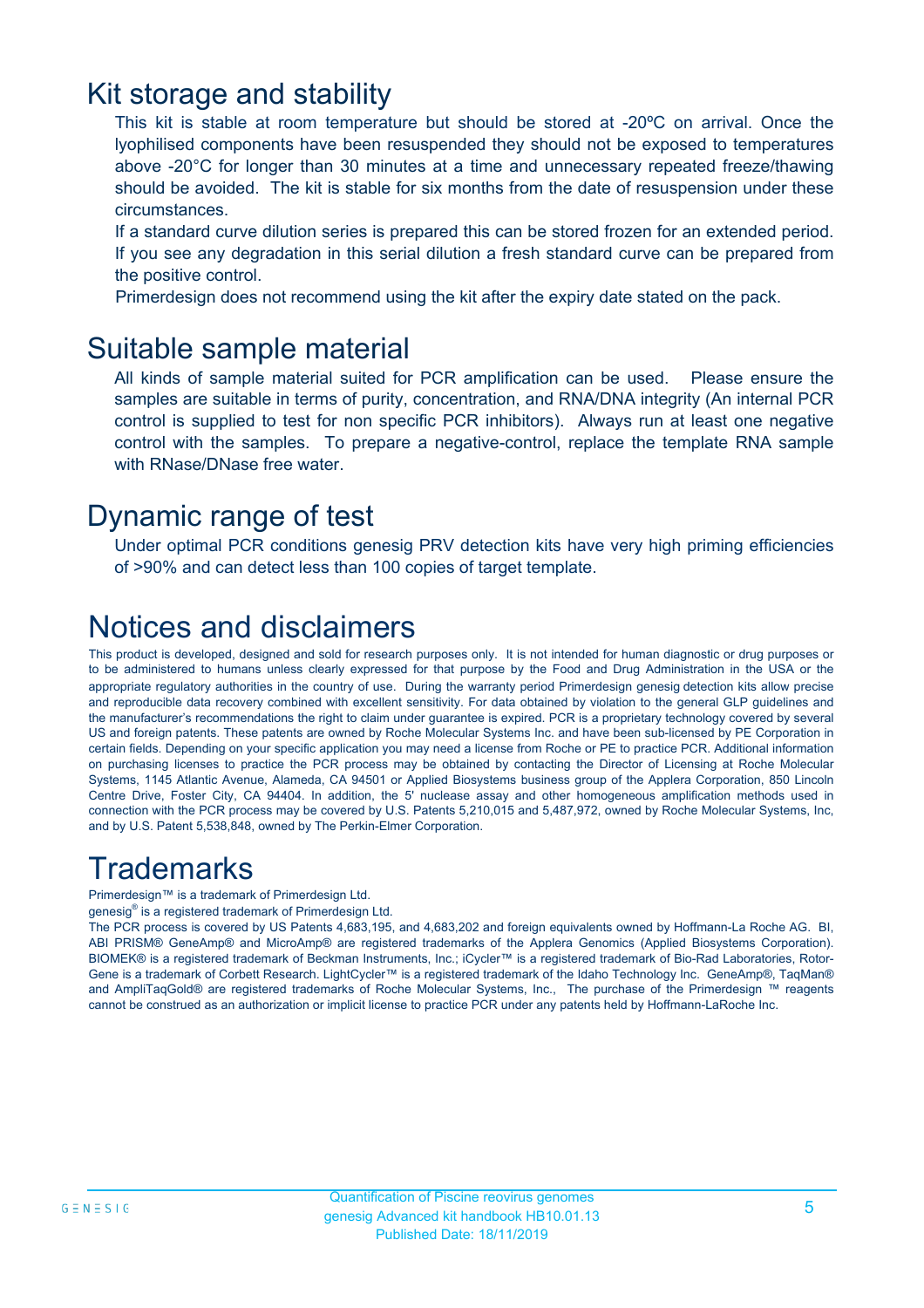# **Principles of the test**

#### **Real-time PCR**

A PRV specific primer and probe mix is provided and this can be detected through the FAM channel.

The primer and probe mix provided exploits the so-called TaqMan® principle. During PCR amplification, forward and reverse primers hybridize to the PRV cDNA. A fluorogenic probe is included in the same reaction mixture which consists of a DNA probe labeled with a 5`-dye and a 3`-quencher. During PCR amplification, the probe is cleaved and the reporter dye and quencher are separated. The resulting increase in fluorescence can be detected on a range of qPCR platforms.

#### **Positive control**

For copy number determination and as a positive control for the PCR set up, the kit contains a positive control template.

This can be used to generate a standard curve of PRV copy number / Cq value. Alternatively the positive control can be used at a single dilution where full quantitative analysis of the samples is not required. Each time the kit is used, at least one positive control reaction must be included in the run. A positive result indicates that the primers and probes for detecting the target PRV gene worked properly in that particular experimental scenario. If a negative result is obtained the test results are invalid and must be repeated. Care should be taken to ensure that the positive control does not contaminate any other kit component which would lead to false-positive results. This can be achieved by handling this component in a Post PCR environment. Care should also be taken to avoid cross-contamination of other samples when adding the positive control to the run. This can be avoided by sealing all other samples and negative controls before pipetting the positive control into the positive control well.

#### **Negative control**

To validate any positive findings a negative control reaction should be included every time the kit is used. For this reaction the RNase/DNase free water should be used instead of template. A negative result indicates that the reagents have not become contaminated while setting up the run.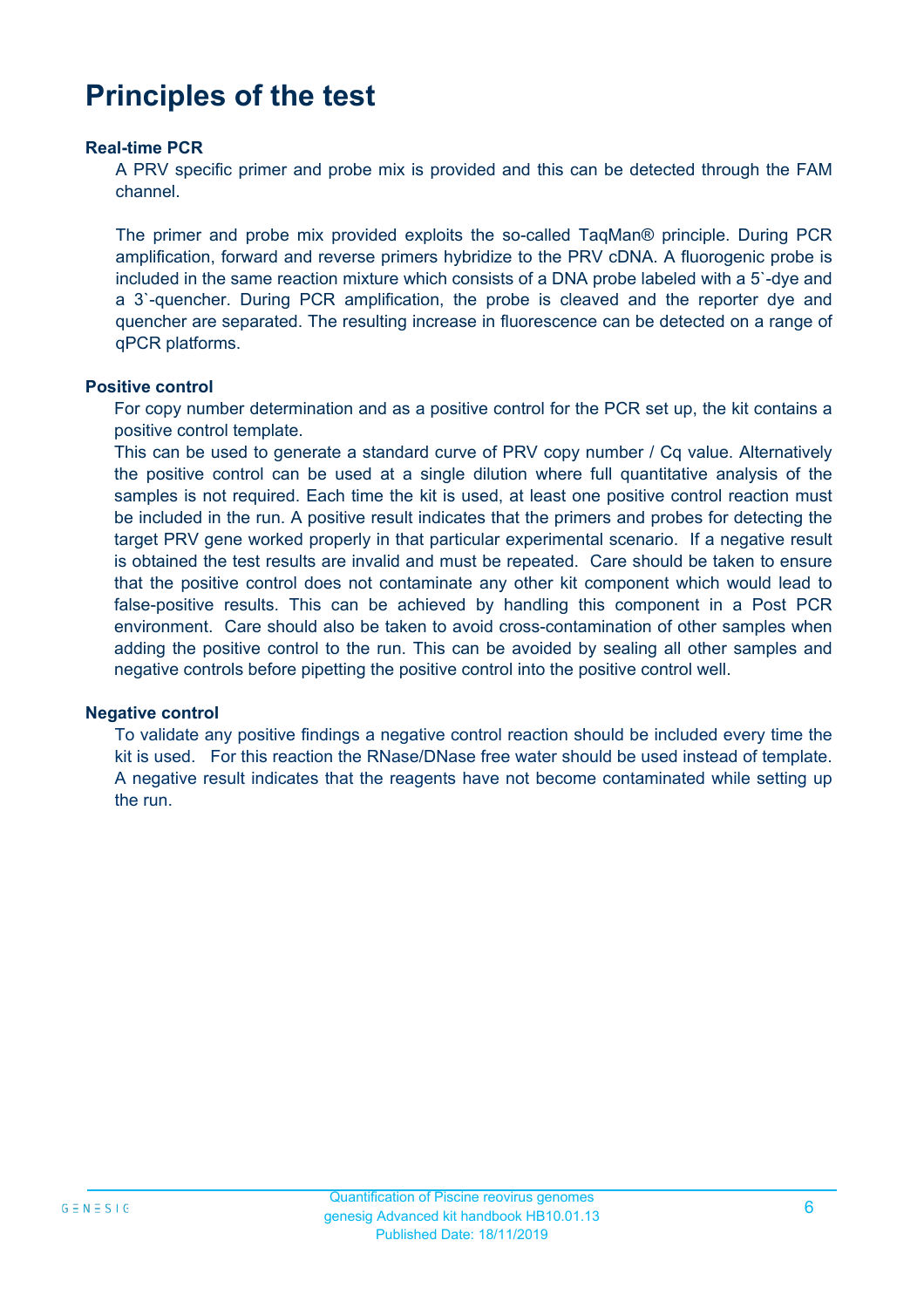#### **Internal RNA extraction control**

When performing RNA extraction, it is often advantageous to have an exogenous source of RNA template that is spiked into the lysis buffer. This control RNA is then co-purified with the sample RNA and can be detected as a positive control for the extraction process. Successful co-purification and qPCR for the control RNA also indicates that PCR inhibitors are not present at a high concentration.

A separate qPCR primer/probe mix are supplied with this kit to detect the exogenous RNA using qPCR. The PCR primers are present at PCR limiting concentrations which allows multiplexing with the target sequence primers. Amplification of the control cDNA does not interfere with detection of the PRV target cDNA even when present at low copy number. The Internal control is detected through the VIC channel and gives a Cq value of 28+/-3 depending on the level of sample dilution.

#### **Endogenous control**

To confirm extraction of a valid biological template, a primer and probe mix is included to detect an endogenous gene. Detection of the endogenous control is through the FAM channel and it is NOT therefore possible to perform a multiplex with the PRV primers. A poor endogenous control signal may indicate that the sample did not contain sufficient biological material.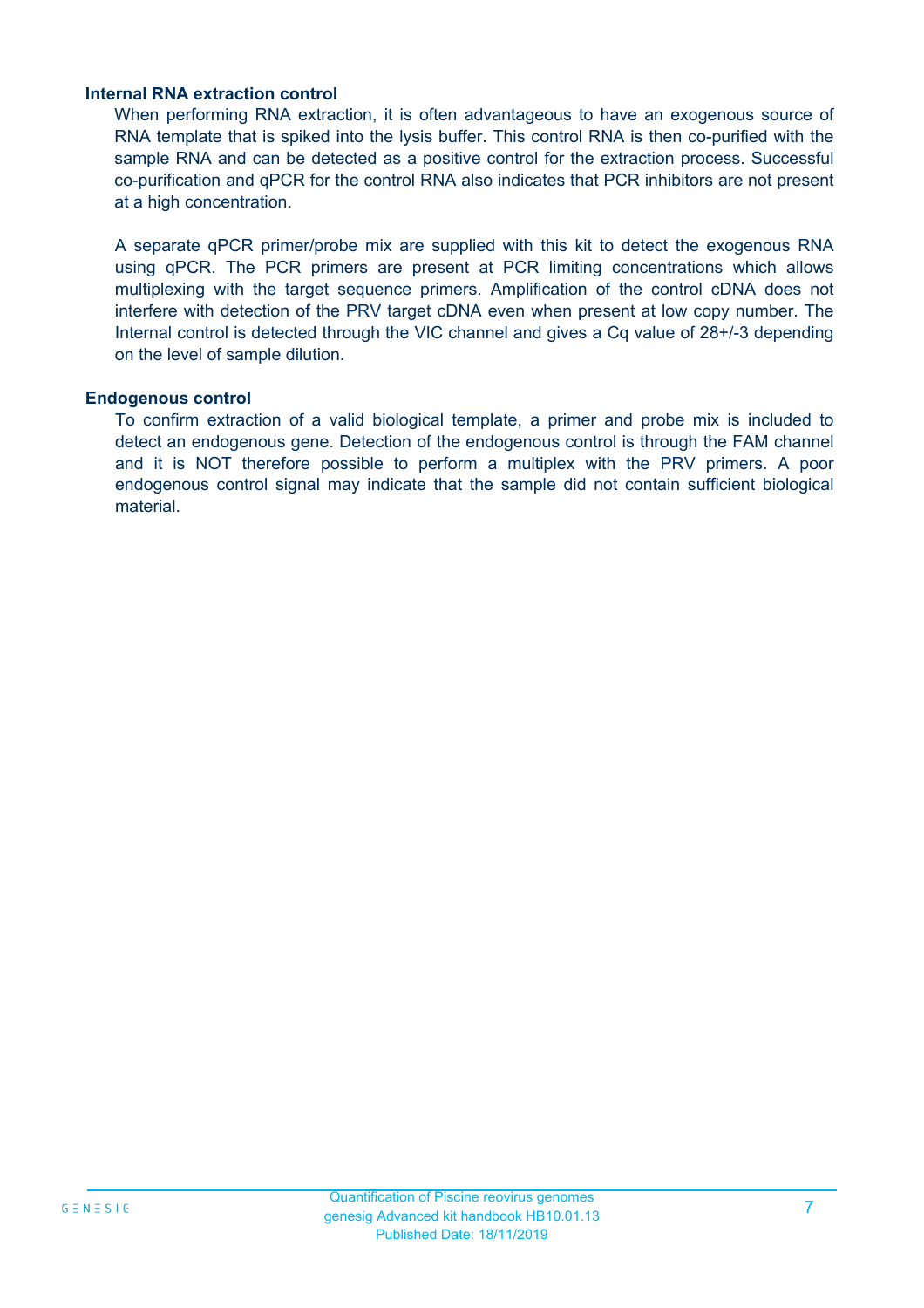### Resuspension protocol

To minimize the risk of contamination with foreign DNA, we recommend that all pipetting be performed in a PCR clean environment. Ideally this would be a designated PCR lab or PCR cabinet. Filter tips are recommended for all pipetting steps.

#### **1. Pulse-spin each tube in a centrifuge before opening.**

This will ensure lyophilised primer and probe mix is in the base of the tube and is not spilt upon opening the tube.

**2. Resuspend the primer/probe mixes in the RNase/DNase free water supplied, according to the table below:**

To ensure complete resuspension, vortex each tube thoroughly.

| Component - resuspend in water                       |          |  |
|------------------------------------------------------|----------|--|
| <b>Pre-PCR pack</b>                                  |          |  |
| PRV primer/probe mix (BROWN)                         | $165$ µl |  |
| Internal extraction control primer/probe mix (BROWN) | $165$ µl |  |
| Endogenous control primer/probe mix (BROWN)          |          |  |

**3. Resuspend the internal control template and positive control template in the template preparation buffer supplied, according to the table below:** To ensure complete resuspension, vortex each tube thoroughly.

| Component - resuspend in template preparation buffer |          |  |  |
|------------------------------------------------------|----------|--|--|
| <b>Pre-PCR heat-sealed foil</b>                      |          |  |  |
| Internal extraction control RNA (BLUE)               |          |  |  |
| <b>Post-PCR heat-sealed foil</b>                     |          |  |  |
| PRV Positive Control Template (RED) *                | $500$ µl |  |  |

\* This component contains high copy number template and is a VERY significant contamination risk. It must be opened and handled in a separate laboratory environment, away from the other components.

### RNA extraction

The internal extraction control RNA can be added either to the RNA lysis/extraction buffer or to the RNA sample once it has been resuspended in lysis buffer.

#### **DO NOT add the internal extraction control RNA directly to the unprocessed biological sample as this will lead to degradation and a loss in signal.**

- **1. Add 4µ**l **of the Internal extraction control RNA (BLUE) to each sample in RNA lysis/extraction buffer per sample.**
- **2. Complete RNA extraction according to the manufacturer's protocols.**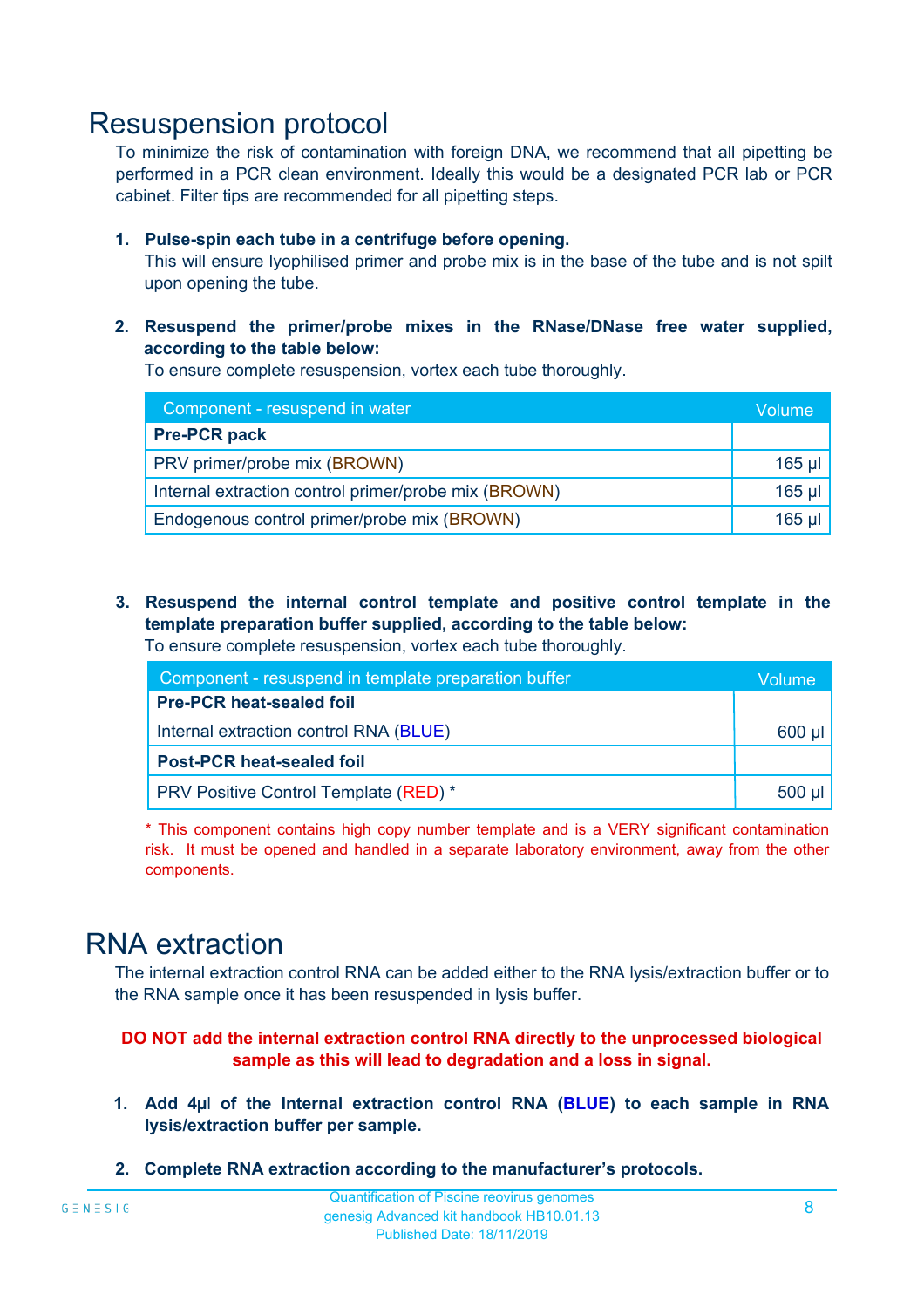# OneStep RT-qPCR detection protocol

#### **For optimum performance and sensitivity.**

All pipetting steps and experimental plate set up should be performed on ice. After the plate is poured proceed immediately to the OneStep amplification protocol. Prolonged incubation of reaction mixes at room temperature can lead to PCR artifacts that reduce the sensitivity of detection.

#### **1. For each RNA sample prepare a reaction mix according to the table below: Include sufficient reactions for positive and negative controls.**

| Component                                                    | <b>Volume</b>   |
|--------------------------------------------------------------|-----------------|
| oasig OneStep or PrecisionPLUS OneStep 2X RT-qPCR Master Mix | $10 \mu$        |
| PRV primer/probe mix (BROWN)                                 | 1 µl            |
| Internal extraction control primer/probe mix (BROWN)         | $1 \mu$         |
| <b>RNase/DNase free water (WHITE)</b>                        | $3 \mu$         |
| <b>Final Volume</b>                                          | 15 <sub>µ</sub> |

**2. For each RNA sample prepare an endogenous control reaction according to the table below (optional):**

This control reaction will provide crucial information regarding the quality of the biological sample.

| Component                                                    | Volume |
|--------------------------------------------------------------|--------|
| oasig OneStep or PrecisionPLUS OneStep 2X RT-qPCR Master Mix | 10 µl  |
| Endogenous control primer/probe mix (BROWN)                  | 1 µl   |
| <b>RNase/DNase free water (WHITE)</b>                        | 4 µl   |
| <b>Final Volume</b>                                          | 15 ul  |

- **3. Pipette 15µl of these mixes into each well according to your qPCR experimental plate set up.**
- **4. Pipette 5µl of RNA template into each well, according to your experimental plate set up.**

For negative control wells use 5µl of RNase/DNase free water. The final volume in each well is 20ul.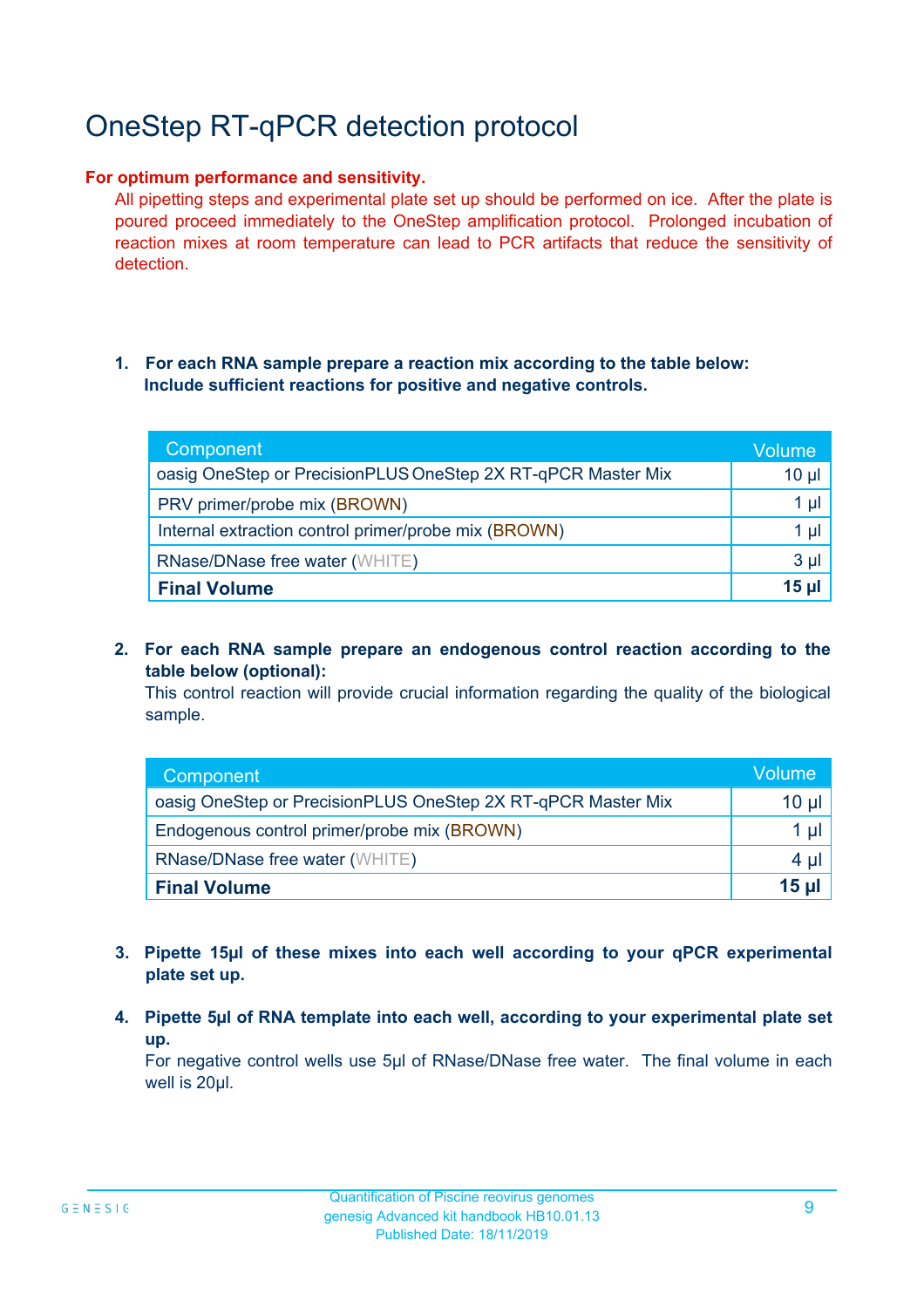**5. If a standard curve is included for quantitative analysis prepare a reaction mix according to the table below:**

| Component                                                    | Volume       |
|--------------------------------------------------------------|--------------|
| oasig OneStep or PrecisionPLUS OneStep 2X RT-qPCR Master Mix | $10 \mu$     |
| PRV primer/probe mix (BROWN)                                 | 1 U          |
| <b>RNase/DNase free water (WHITE)</b>                        | $4 \mu$      |
| <b>Final Volume</b>                                          | <u>15 ul</u> |

- **6. Preparation of standard curve dilution series.**
	- **1) Pipette 90µl of template preparation buffer into 5 tubes and label 2-6**
	- **2) Pipette 10µl of Positive Control Template (RED) into tube 2**
	- **3) Vortex thoroughly**
	- **4) Change pipette tip and pipette 10 µl from tube 2 into tube 3**
	- **5) Vortex thoroughly**

**Repeat steps 4 and 5 to complete the dilution series**

| <b>Standard Curve</b>         | <b>Copy Number</b>     |
|-------------------------------|------------------------|
| Tube 1 Positive control (RED) | $2 \times 10^5$ per µl |
| Tube 2                        | $2 \times 10^4$ per µl |
| Tube 3                        | $2 \times 10^3$ per µl |
| Tube 4                        | $2 \times 10^2$ per µl |
| Tube 5                        | 20 per µl              |
| Tube 6                        | 2 per µl               |

**7. Pipette 5µl of standard template into each well for the standard curve according to your plate set-up**

The final volume in each well is 20µl.

# OneStep RT-qPCR Amplification Protocol

Amplification conditions using oasig OneStep or PrecisionPLUS OneStep 2X RT-qPCR Master Mix.

|             | <b>Step</b>                  | <b>Time</b>      | <b>Temp</b> |
|-------------|------------------------------|------------------|-------------|
|             | <b>Reverse Transcription</b> | $10 \text{ min}$ | 55 °C       |
|             | Enzyme activation            | 2 min            | 95 °C       |
| Cycling x50 | <b>Denaturation</b>          | 10 <sub>s</sub>  | 95 °C       |
|             | <b>DATA COLLECTION *</b>     | 60 s             | 60 °C       |

\* Fluorogenic data should be collected during this step through the FAM and VIC channels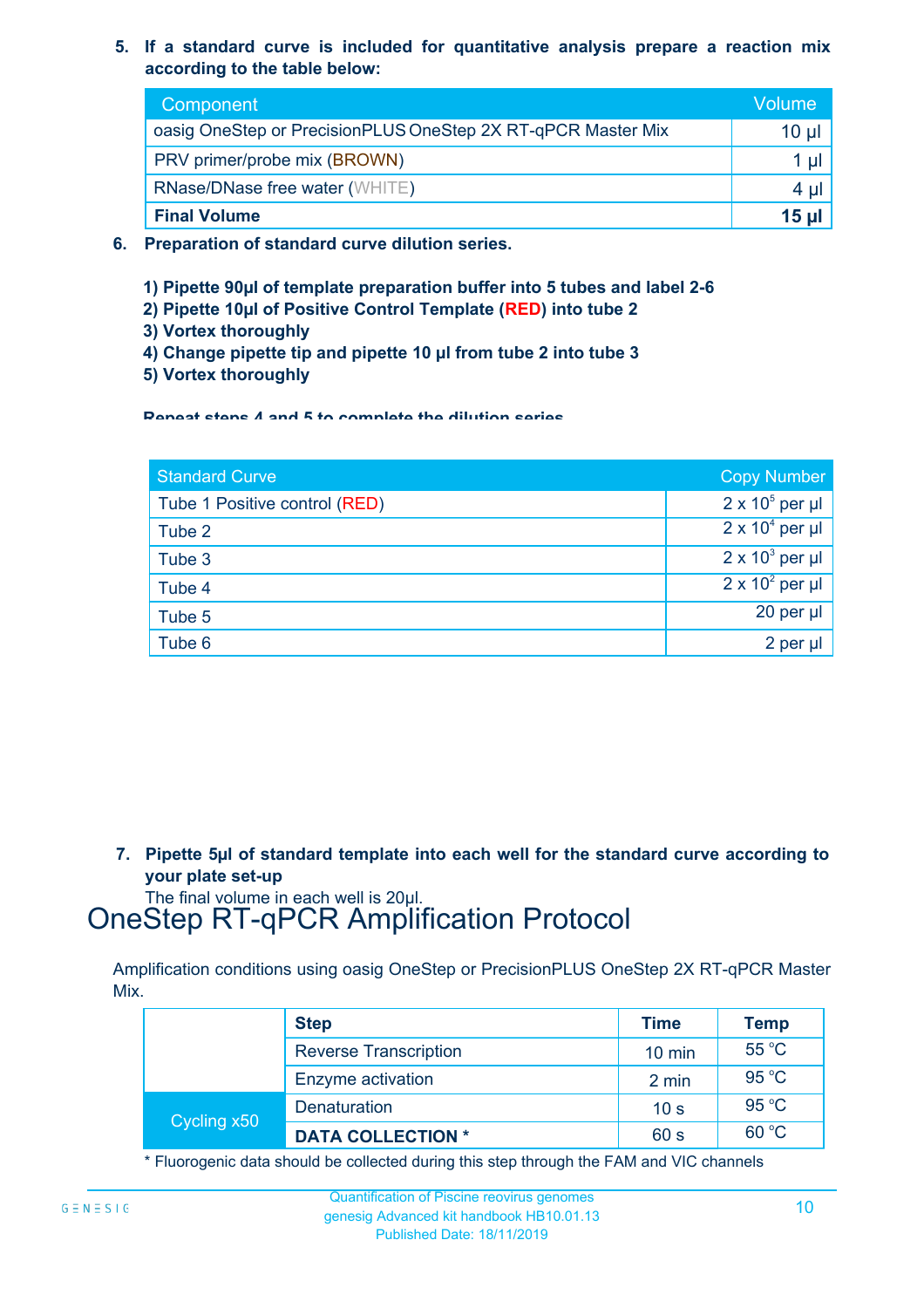### Interpretation of results

| <b>Target</b><br>(FAM) | Internal<br>control<br>(VIC) | <b>Positive</b><br>control | <b>Negative</b><br>control | Interpretation                                                                                                  |
|------------------------|------------------------------|----------------------------|----------------------------|-----------------------------------------------------------------------------------------------------------------|
| $\leq 30$              | $+ / -$                      | ÷                          |                            | <b>POSITIVE QUANTITATIVE RESULT</b><br>calculate copy number                                                    |
| > 30                   | ÷                            | ÷                          |                            | <b>POSITIVE QUANTITATIVE RESULT</b><br>calculate copy number                                                    |
| > 30                   |                              | ٠                          |                            | <b>POSITIVE QUALITATIVE RESULT</b><br>do not report copy number as this may<br>be due to poor sample extraction |
|                        | ÷                            | ٠                          |                            | <b>NEGATIVE RESULT</b>                                                                                          |
| $+ / -$                | $+ / -$                      | ٠                          | $\leq 35$                  | <b>EXPERIMENT FAILED</b><br>due to test contamination                                                           |
| $+ 1 -$                | $+ 1 -$                      | ÷                          | $> 35$                     | $\star$                                                                                                         |
|                        |                              |                            |                            | <b>SAMPLE PREPARATION FAILED</b>                                                                                |
|                        |                              |                            |                            | <b>EXPERIMENT FAILED</b>                                                                                        |

Positive control template (**RED**) is expected to amplify between Cq 16 and 23. Failure to satisfy this quality control criterion is a strong indication that the experiment has been compromised.

\*Where the test sample is positive and the negative control is positive with a Cq > 35, the sample must be reinterpreted based on the relative signal strength of the two results:



If the sample amplifies > 5 Cq earlier than the negative control then the sample should be reinterpreted (via the table above) with the negative control verified as negative.



If the sample amplifies < 5 Cq earlier than the negative control then the positive sample result is invalidated and the result should be determined inconclusive due to test contamination. The test for this sample should be repeated.